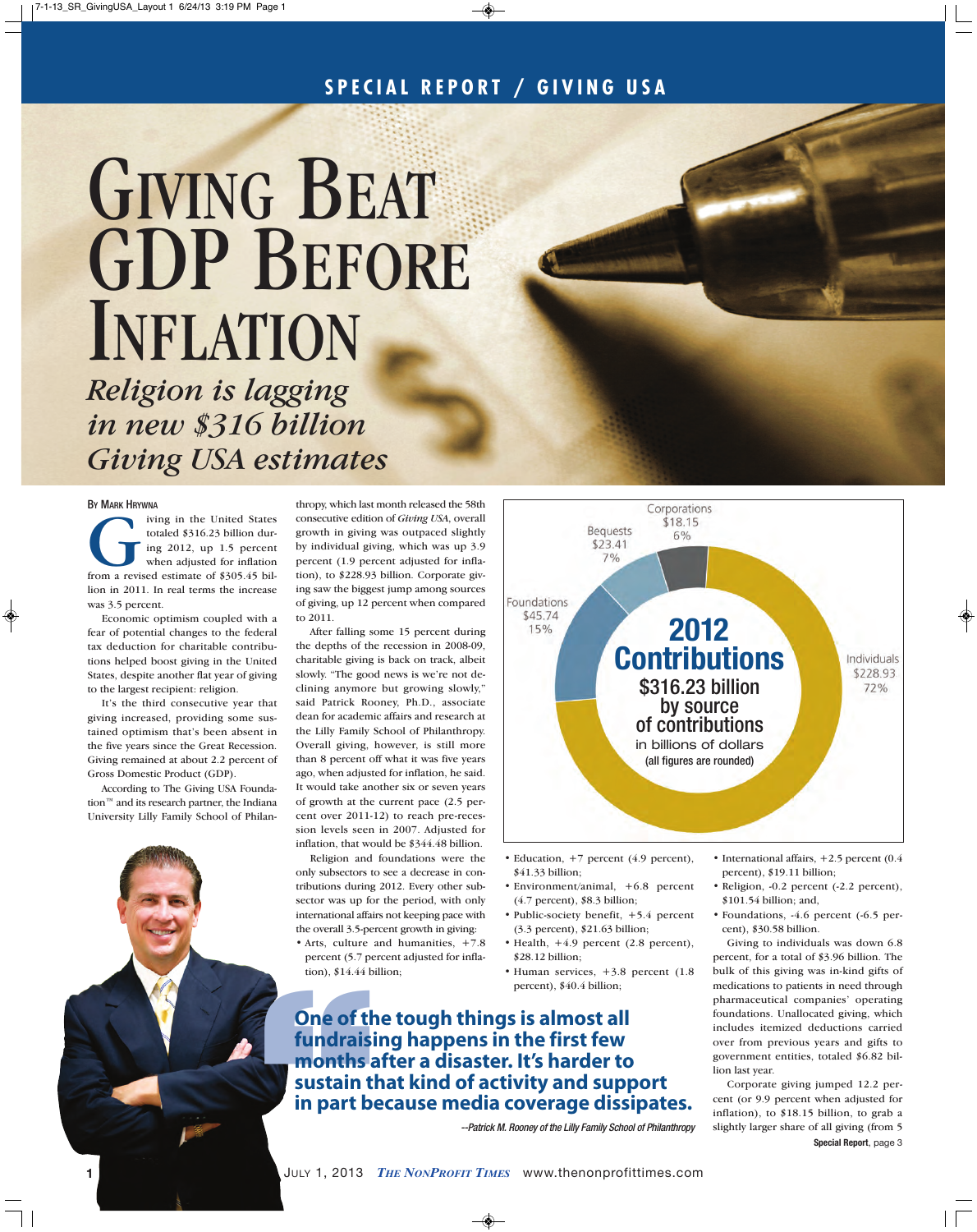# **Watch Your Fundraising Soar!**

# **Cloud-Based Fundraising Software Made Easy!**



## **Trusted by Experts**

More "Excellent" ratings than any other donor management software

"A Consumers Guide to Low Cost Donor **Management Systems"** - NTEN / Idealware



## **Loved by Clients**

Campbell Award Winner for "Exceptional Customer Satisfaction"

# ON A SCALE OF 1-10, **DONORPERFECT IS TRULY AN 11!**

"The product and people have exceeded all of my expectations."

> - Susan Hanna Assistant Director, Community School of the Arts



**Constant Contact Partnei** 

## **Respected by Leaders**

Certified QuickBooks® Gold Developer - Overall Product Rating: "Excellent"



See how quickly DonorPerfect will raise your fundraising to new heights!

# **Visit donorperfect.com/NPtimes** or call (800) 220-8111

In no time, you'll see why DonorPerfect is rated "Best Bet" by NTEN and Idealware!

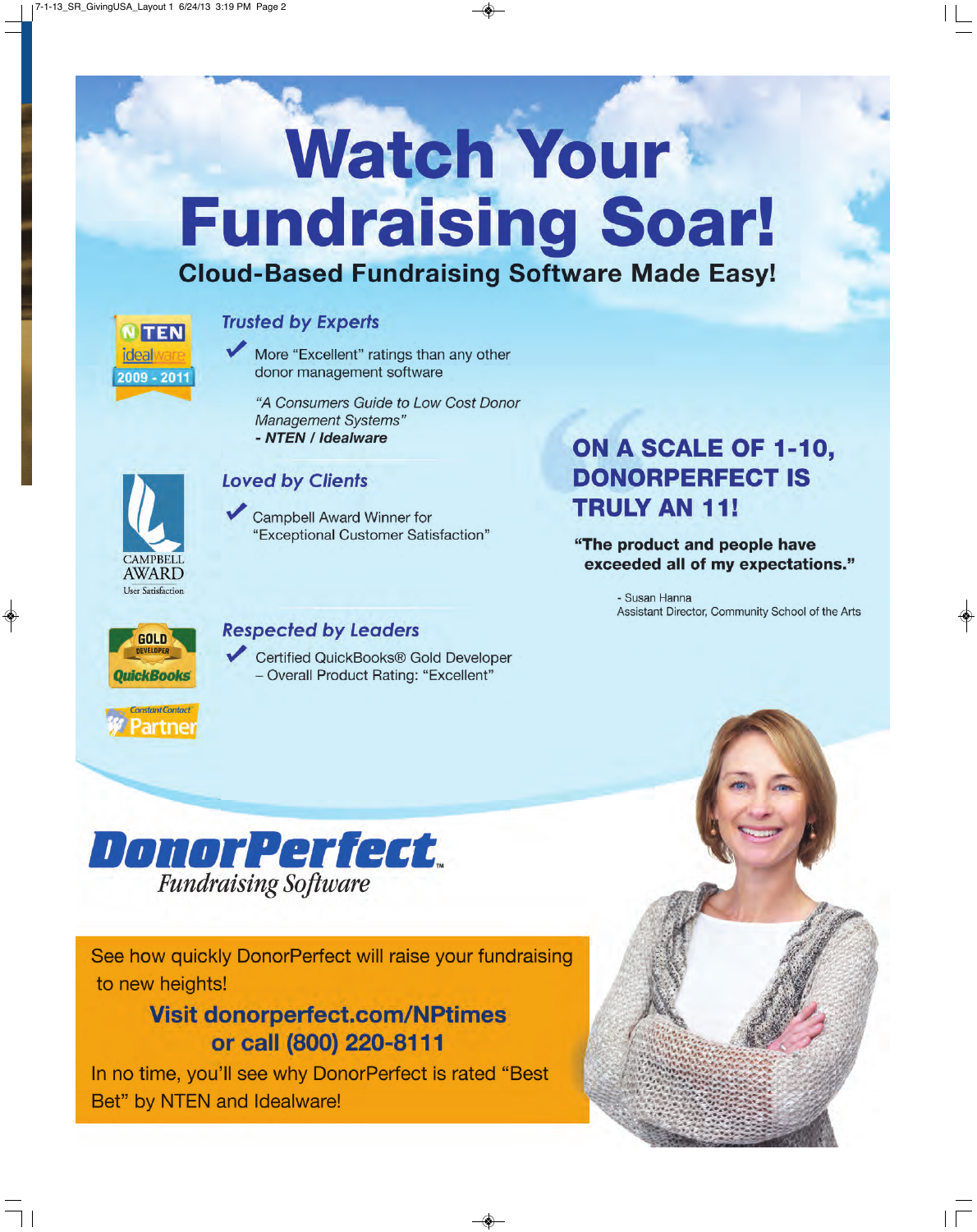### **Continued from page 1**

to 6 percent). The category was driven by strong gains in corporations' pre-tax profits as well as contributions of \$131 million toward Hurricane Sandy relief.

Philanthropic response to Hurricane Sandy, which struck the Northeast on Oct. 30, 2012, drove charitable contributions of some \$223 million to human services organizations and \$54 million to public-society benefit organizations. In all, about \$400 million went to organizations in support of hurricane relief.

"That was new giving that would not happen otherwise but a relatively small drop in bucket," Rooney said. Another \$100 million related to Sandy is expected to be included in the 2013 Giving USA data, he said.

"One of the tough things is almost all fundraising happens in the first few months after a disaster. It's harder to sustain that kind of activity and support in part because media coverage dissipates," Rooney said.

Donors seem to be returning to longterm trends, catching up in their giving to arts and environmental groups after several years of more attention on human services, Rooney said. "Growth rates in those subsectors at higher rates than overall giving is pretty reflective of the strength of philanthropy generally, but looks more like things did before the Great Recession," he said.

An improving economy might incite competition in fundraising, according to Amy Ragan, chief development officer at the Houston Food Bank. "We are in a city that's incredibly generous, in a sector of the nonprofit world where we're out there meeting basic needs," she said. "As the economy improves, it can get harder for us because other organizations are regaining the donors they may have lost during the recession," said Ragan.

She estimated that the food bank raised its historically greatest total operationally during the 2012 calendar year, more than \$11 million and \$1 million more than the previous year. Houston Food Bank, the top food bank in the country by distribution, has achieved double-digit increases in recent years,



some as much as 25 percent.

For Robert Lynch, president and CEO of Americans for the Arts in Washington, D.C., an even more important percentage than the arts' growth rate is the increased market share, rising from about 4.4 to 4.6 percent last year. Had it reached 4.8 percent of all giving – the high-water market in 2008 – that would have meant another \$800 million to the arts.

Americans for the Arts last month released its own tri-annual study of business support for the arts that was just as optimistic as Giving USA's numbers, and also echoed the boost in corporate giving. While there continue to be struggles among the variety of 110,000 arts organizations in the county, Lynch said the business model is becoming more diversified.

On average, about 60 percent of an arts organization's revenue is from earned income, which has increased over the years, with 31 percent from the private sector and 9 percent from government. "The model itself is shifting to be more self-reliant," Lynch said, though there's still a need for all parts of the pie. "That combination, that model, has allowed situations where there continues to be growth in tough times," he said.

Arts organizations tend to get a higher percentage of gifts than other areas, Lynch said, with about 8 percent



Includes gifts to non-grantmaking foundations, deductions carried over, contributions to organizations not classified in a subsector, and other unallocated gifts.



**Example 18 and Solution Food Bank**<br> **As the economy**<br> **Ms the economy**<br> **As the economy**<br> **As the economy**<br> **As the economy**<br> **As the economy**<br> **As the economy**<br> **As the economy**<br> **As the economy**<br> **As the economy improves, it can get harder for us because other organizations are regaining the donors they may have lost during the recession.**

--Amy Ragan of the Houston Food Bank

of households giving to the arts but 68 percent of high net-worth households giving to the sector.

### **GIVING TO RELIGION LAGS COMEBACK**

"One of the most intriguing and shocking aspects" of the latest report, Rooney said, was the religion subsector. Giving to religion was growing, albeit slowly, just before the Great Recession. In inflationadjusted dollars, giving to religion was up less than 1 percent in each of the three years before 2008, when it dropped by 3.3 percent. It rebounded by 1.8 percent in 2009 but then dipped again in 2010 by 3.7 percent. The cumulative two-year change in 2011 and 2012 for giving to religion was down 1.1 percent, including a drop of 2.2 percent last year.

Total religious giving has doubled in real dollars during the past 40 years, reaching \$100 billion by the late 1990s, with a high of \$108 billion before the recession. "Clearly, it's something that's taken a bit of a hit," said Rooney and is contrary to the broader trend that giving is growing slowly. During the past two years (2011-12), giving to each subsector but religion has increased (when adjusted for inflation):

- Overall giving, +2.5 percent;
- International affairs, +6.5 percent;
- Public-society benefit, +5.8 percent;
- Foundations, +5.6 percent;
- Arts, culture and humanities, +5.3 percent;
- Education, +5.2 percent;
- Environmental/animal, +4 percent;
- Human services, +0.3 percent; and,
- Health,  $+0.3$  percent.

"That's a material difference when you look at the total," Rooney said, pointing to the 2.5-percent increase in overall giving since 2011. Religion, comprising nearly a third of all giving, could actually be weighing down the total numbers, he said.

Research has shown that if people don't attend their house of worship, they're not likely to give to religious organizations, outside of a small gift in memory of a loved one or some other episodic event. Each generation going back to the Great Depression is attending services less often – if at all – than their parents and grandparents, Rooney **Special Report**, page 4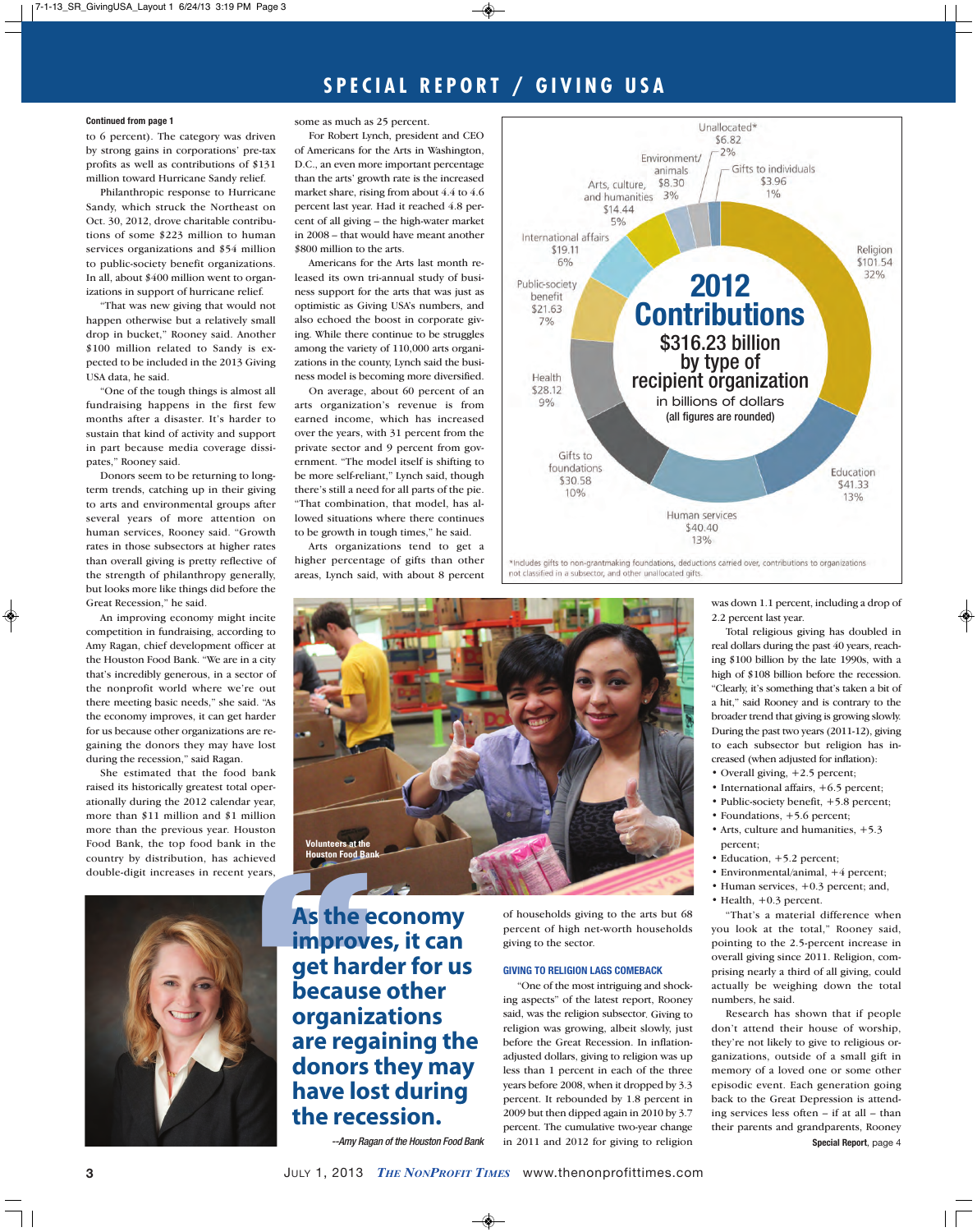#### **Continued from page 3**

said. "Part of the problem is a long-term secular trend away from religious engagement," he said.

Church giving is struggling, with decreases for three years in a row before holding steady this year among the 37 denominations of churches with which Church World Service (CWS) engages, according to Bill Wildey, vice president for development. "I don't think that people don't want to give, but the economy has gotten tougher," he said, with people looking to pay off bills before they can make donations.

Individual giving increased a few percentage points for CWS but the Elkhart, Ind.-based organization is struggling with its largest source of gifts – special events. CWS organizes about 1,300 CROP Hunger Walks around the nation, which contributes about a third of its \$34 million in non-government income, according to Wildey. "Most of the givers in our events program tend to be people who give \$5, \$20 or \$50, to folks walking. The economy hasn't improved just yet there," he said. "We're certainly not the only event program that's been struggling," said Wildey.

"We do have a sense that the economy is coming back in the Bay Area though there's still high unemployment," said Thom Lynch, vice president of development at United Way of the Bay Area (UWBA) in San Francisco.

"We're trying new things and they're working. We're trying to be responsive to donors' need for high accountability," he said. "We certainly had our challenges in the recession, with some contraction in 2008 until a couple of years ago," Lynch said.

UWBA used to raise about \$36 million annually before dipping to \$30 million in the years after the recession. After three years of increases, Lynch said, the Bay Area affiliate has returned to levels it saw before the plunge, reaching almost \$37 million last year, including a 27-percent jump in last year's workplace giving campaign and a 25-percent boost in corporate giving.

United Way of Jackson County also has returned to pre-recession levels of fundraising. The Medford, Ore.-based affiliate raised about \$1 million annually prior to the recession and dipped to six figures when the economy soured, but is now back over \$1 million, with close to \$1.1 million last year.

Jackson County saw gains in each category but corporate giving – which was down 2.5 percent – and over the last five years, individual giving has caught up to match workplace giving, according to Executive Director Dee Anne Everson. The recession hit rural communities later and tends to last longer than in urban areas, she said. Jackson County is a rural area, equidistant between Portland, Ore., and San Francisco, Calif.

"It's all about our ability to tell the right story," she said. If organizations are

successful in telling their story, making a compelling case, they're having more success than those who are less skilled at it, said Everson.

#### **UNCERTAINTY A 'STIMULUS FOR GIVING'**

Uncertainty about the charitable tax deduction might have pushed donors to make gifts before the end of 2012, to lock in their federal deduction before lawmakers make any potential changes. Congress started discussions on comprehensive tax reform, including changes to tax deductions, while President Barack Obama continues to propose limits on charitable tax deductions for higher-income households.

The Pittsburgh Foundation has enjoyed three consecutive record years of fundraising, including a nearly 8-percent spike in 2012. President and CEO Grant Oliphant said the foundation benefited from the continuing recovery of the economy as well as the stock market but also the "strange confluence" of the presidential election and uncertainty around potential new tax laws.

"Almost always, uncertainty goes against fundraisers. In this case, it really worked toward our benefit because a lot of people were guessing that they needed to make a gift earlier," Oliphant said. He doesn't expect to see the same record level of fundraising this year, not because core giving is dropping off – "I don't think that's happening" – but because they won't benefit from uncertainty around the election and tax reform debate.

Oliphant heard repeatedly from colleagues about a "crush of gifts" at the end of the year from donors who were aiming to lock in their deductions for 2012.

For some institutions of higher education, uncertainty around the federal charitable tax deduction was a sort of "stimulus for giving," said John Lippincott, president of the Council for Advancement and Support of Education (CASE) in Washington, D.C.

While Lippincott heard from colleagues who anticipated a record calendar year precisely because of donors making gifts before the end of 2012, there were others who expected a typical year. "It's a mixed response to that question," he said, as to whether uncertainty about the charitable deduction affected giving.

The 7-percent rise in giving to education goes back to a rate that higher ed was experiencing for the 20 years prior to the recession. At that rate, Lippincott said, it could be only one more year before higher education returns to the high-water mark of \$31.6 billion in giving during the 2007-08 academic year.

"Regardless of how much money people have, it's how they feel about the future that determines their willingness to give," said Richard Trollinger, vice president for college relations at Centre College in Danville, Ky. Last year, 2012, was **Special Report**, page 5

# **Whatever your mission, ours is to help you thrive.**

Let our Outsourced CIO program take the burden off your staff so they can concentrate on what really matters: your mission. Northern Trust's Foundation & Institutional Advisors is a dedicated practice working with a wide variety of nonprofit organizations. Our experts offer a range of customized investment solutions as well as perspectives on donor trends, attitudes and behaviors. To learn more or to schedule a meeting, call 866-803-5857 or visit **northerntrust.com/FIA**.



Wealth Management | Asset Management | Asset Servicing

© Northern Trust Corporation. There are risks involved in investing, including possible loss of principal. There is no guarantee that the investment<br>objectives of any fund or strategy will be met. Risk controls and asset a